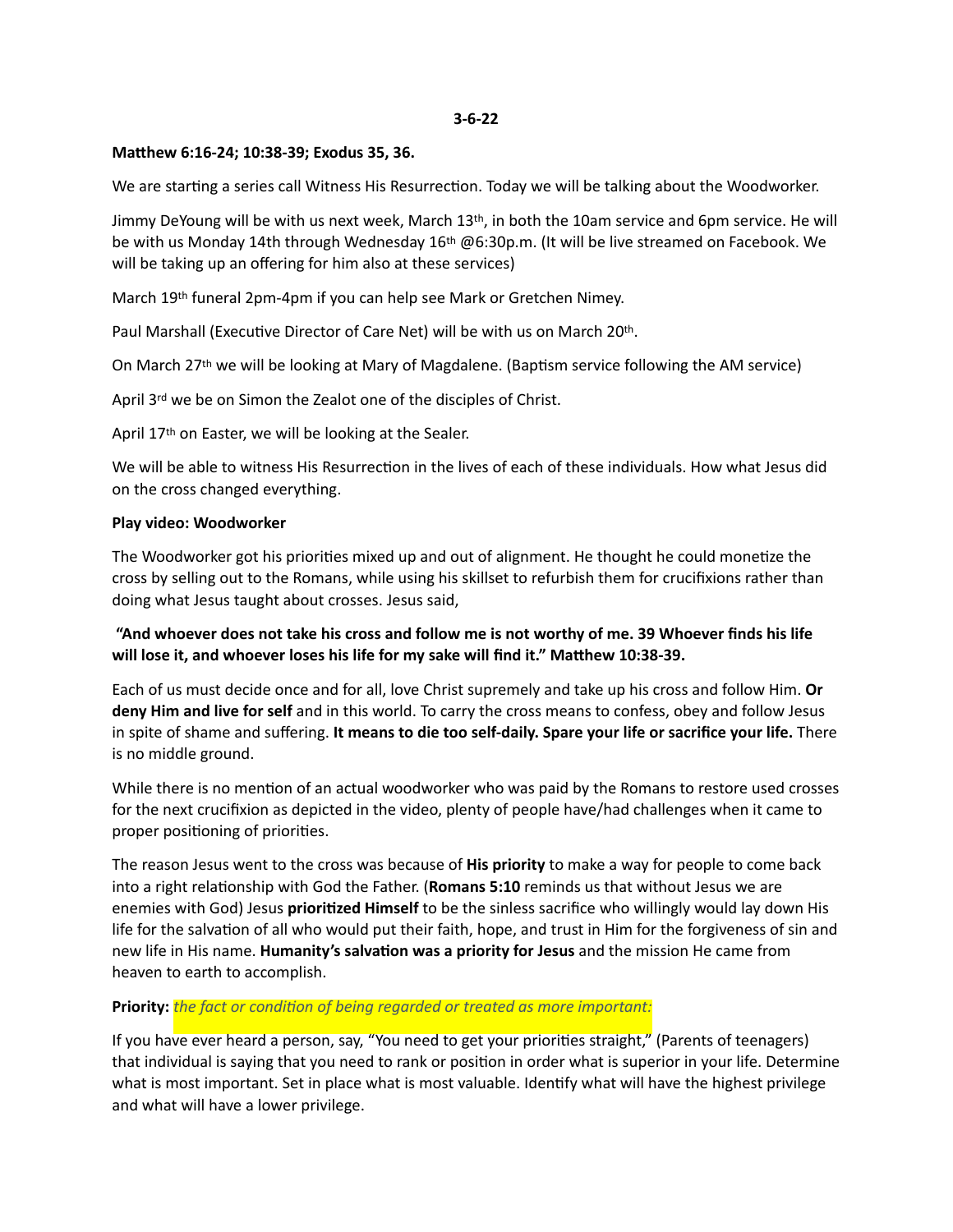For this Jewish woodworker that we just met in the video, his priority seemed to be making money rather than serving God. He sold out his woodworking skills to acquire more cash, even if it meant the result of his handiwork would be used to execute people of his own kind who were being unnecessarily persecuted at the hands of the oppressive Roman empire. **This was a misplaced priority**.

Something must have happened in the woodworker's heart to allow such assistance to the oppressors of the Jewish people to occur for mere money. The video depicts this woodworker recognizing that he had his priorities out of alignment when his life was impacted by what Jesus, a fellow Jew, went through on the cross.

And if this Jew named Jesus was who some of the Jews were saying He was, the woodworker just aided and abetted in murdering the Messiah on a cross that had his fingerprints all over it.

Prior to Jesus experiencing the atrocities that accompanied Him on Good Friday at the cross, Jesus gained great popularity via His teaching ministry throughout Israel. When Jesus taught the masses one day on the hillside overlooking the Sea of Galilee, one of the many things he spoke about was a person's priorities.

Within the Sermon on the Mount, Jesus insists that a **priority of outward obedience to God and the law of God isn't enough.** Instead, God wants a revolution of everything, including **the true priority of people giving God their heart!**

In the Sermon on the Mount, the **priority Jesus is talking about begins in a person's heart!** In other words, it's not about solely what is on the outside that matters. Rather, what's on the inside of a person counts in God's economy!

**Matthew 6:16-24** is where we see Jesus' teaching about a person's priorities. As we examine this part of Jesus' sermon, pay attention to how He redirects people's priorities from what they do on the outside that everybody around them can see to the priority of what's coming from the inside of a person that only our Heavenly Father truly can see. **Jesus is talking about the priority of our hearts being right with God.**

# **Read Matthew 6:16-18.**

- Jesus is confirming that **it's not about what is seen on the outside that should be prioritized.** Rather, **it's about what God the Father sees on the inside of a person's heart.**
- Two times in these verses we read Jesus say, **"when you fast".** Fasting is a spiritual discipline that can help a person keep the main thing the main thing. It helps keep our priorities in the correct order.
- Jesus fasted and taught his disciples to fast. Fasting means to go without something for a while, and in the Bible they would fast eating. They would go for a period without taking in any nourishment. It was used to **remind them that God was priority number #1**. Feeling hunger pains, while they are important, God is more important.
- In these verses, Jesus is not rejecting fasting. **He is rejecting the fact that they are doing it for outward appearance.** A person who was fasting for the accolades of others seeing how devoted they were was a **misplaced priority** that meant something on the inside of that person was out of alignment.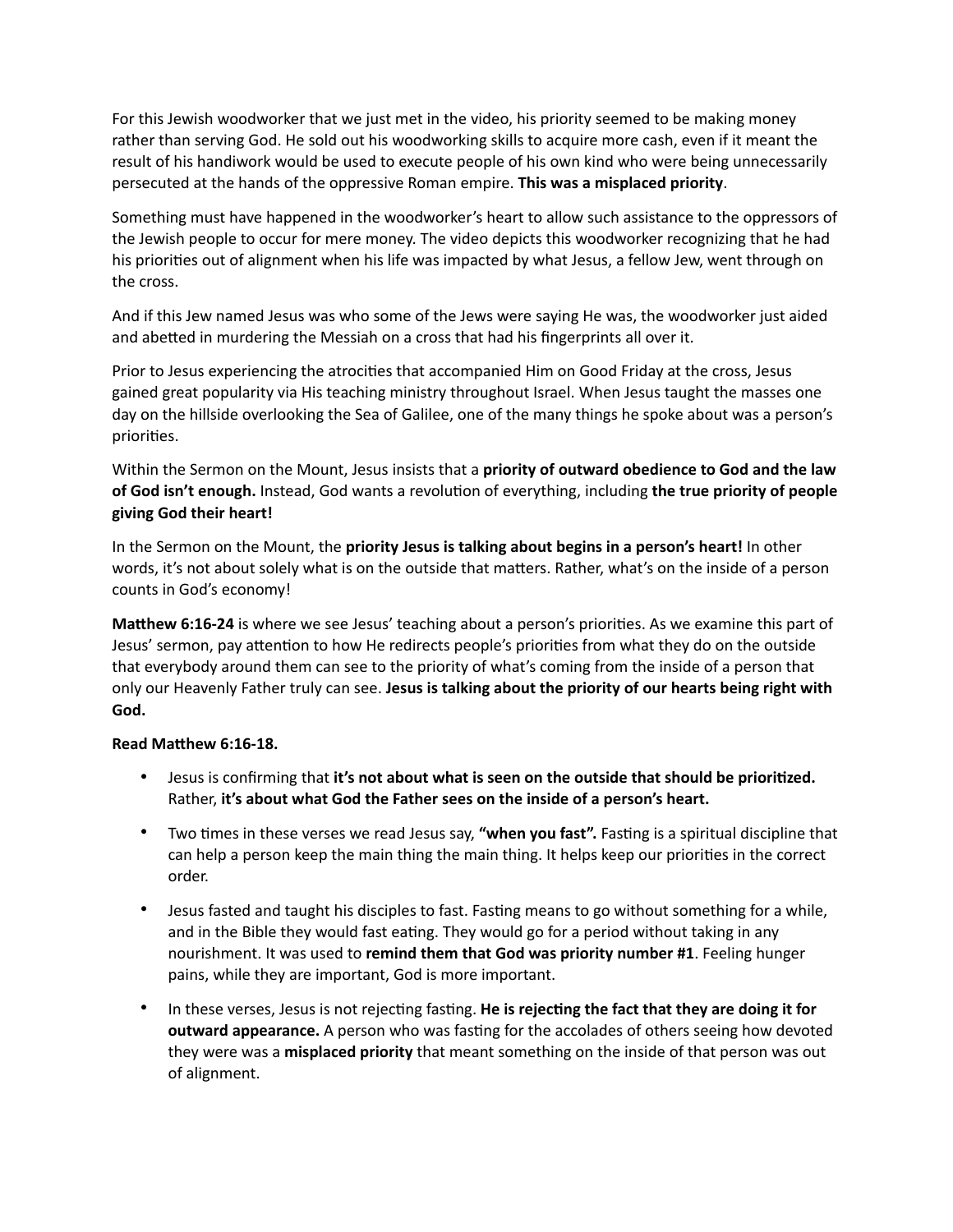- The Mosaic Law did not explicitly require fasting except for one day of the year known as the **Day of Atonement.** However, in Jesus' day, the religious leaders known as the Pharisees fasted twice a week. They made sure everybody saw them do it as an outward display of how holy and righteous they were trying to appear to everybody around them.
- The Pharisees of Jesus' day wanted to make a big deal of it and made sure everybody knew they were fasting. **In their misplaced priorities, if everybody didn't see them fasting, then why do it?**
- It's like when we post vacation photos, most people do this to share pictures with family and friends, while also having documented memories. But there are some people that post vacation photos and life events because they are trying to sell a false narrative, *"Everybody needs to see me living my best life so they can see how great my life is."*
- The **"religious"** people Jesus is speaking about weren't displaying joy, that wasn't what they were interested in showing. **Read verse 16 again. "… with a sad countenance… they disfigure their faces that they APPEAR to men to be fasting."**
- They thought this **misplaced priority** would somehow **make other people be impressed** by how much these Pharisees must really love God if they were willing to go through all that difficulty to impress God.
- These fasting hypocrites were purposely drawing attention to themselves so they could get thousands of "likes" by everybody viewing their social media account, rather than prioritizing getting one "like" by God who was looking at their heart.
- Jesus is saying in His Sermon on the Mount: there can be **no right fasting apart from a right heart.** And a right heart leads to right living and a right attitude. Jesus is talking about making our heart a priority before God because Jesus knows a profound truth.

# **I. Spiritual problems are heart problems.**

- **Read verses 19-20.**
- In these verses, Jesus is talking about spiritual problems; **spiritual problems always are heart problems.** These spiritual problems stem back to the issue of priorities in our lives.
- In **verses 19-20,** Jesus is not prohibiting making sensible provisions for the future. Instead, Jesus is calling out a **misplaced priority that leads to greed.** Jesus is not calling people to live in poverty; Jesus is trying to deliver people from a **false sense of security in their wealth** and possessions.
- Notice that **"moth, rust and thieves"** are all things that are out of our control. We can do our best to keep things looking nice and lasting, but we are working against things out of our control.
- The word for **"rust"** is the word 'brosis' in the Greek and can be translated as "eating." Everyday our earthly treasurers are being eaten away.
- Some questions worth thinking about from this part of Jesus' teaching might be:
- What's eating away at you at this season of life?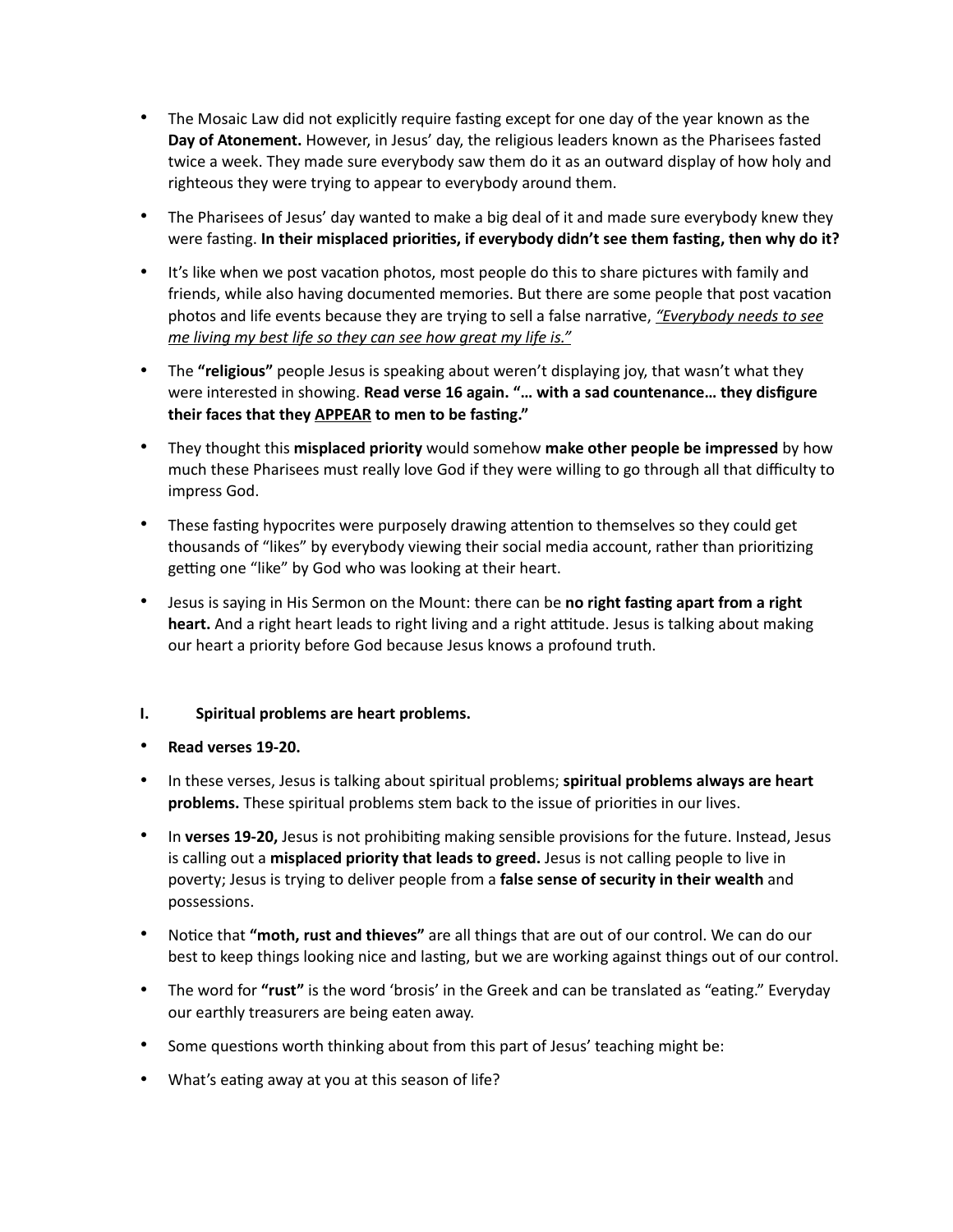- What's eating away at your peace?
- What's eating away at your joy?
- What's eating away at your hope?
- Could it be that what's eating away at you stems back to a misplaced priority?
- Could it be what is eating away at you as a spiritual problem rather than a money problem?
- Perhaps the woodworker did not have money problems; he may have just had some heart problems of misplaced priorities.
- Jesus was (and is) deeply concerned that people have the material necessities of life. Nevertheless, Jesus desires for people to be free from the tyranny of things, free from materialism, and free from the misplaced priority leading to greed.
- Many of us would love to serve and help others but our priorities are so out of whack that we are unable to.

# **II. Our hearts passions direct us.**

Biblical scholar D.A. Carson says, "The things most highly treasured (prioritized) occupy the 'heart,' the center of the personality, embracing mind, emotions and will; and thus, the most cherished treasure (priority) subtly but infallibly controls the whole person's direction and values."

- Do you like the direction of your life?
- If the direction you are headed is going to determine where you ultimately end up, does that mean **you are on a track that is moving closer towards God and the person He wants you to be or father away from that priority?**
- If there are areas in your life that need to be reprioritized, then make decisions today that will change the direction in which you are headed. **If you don't do it today, those misplaced priorities will continue to eat away at you as you keep drifting further and further away in a direction you do not want to go.**
- Those spiritual problems of misplaced priorities will continue to haunt your life. And as we have identified from Jesus' teachings: Spiritual problems are heart problems. And the heart's passion directs where we do and go.
- **Read verse 21.**
- **Read verse 24.**
- Jesus categorizes God and money as two different masters, and **a person can't serve them both.**
- You can't keep one eye on God and one eye on money. It will divide your focus, your loyalty, and your heart.
- **You and I must prioritize who "own's" you, whom you bow to, and who you follow.** Otherwise, you will end up cross-eyed, out of focus, and with a massive headache that stems from a massive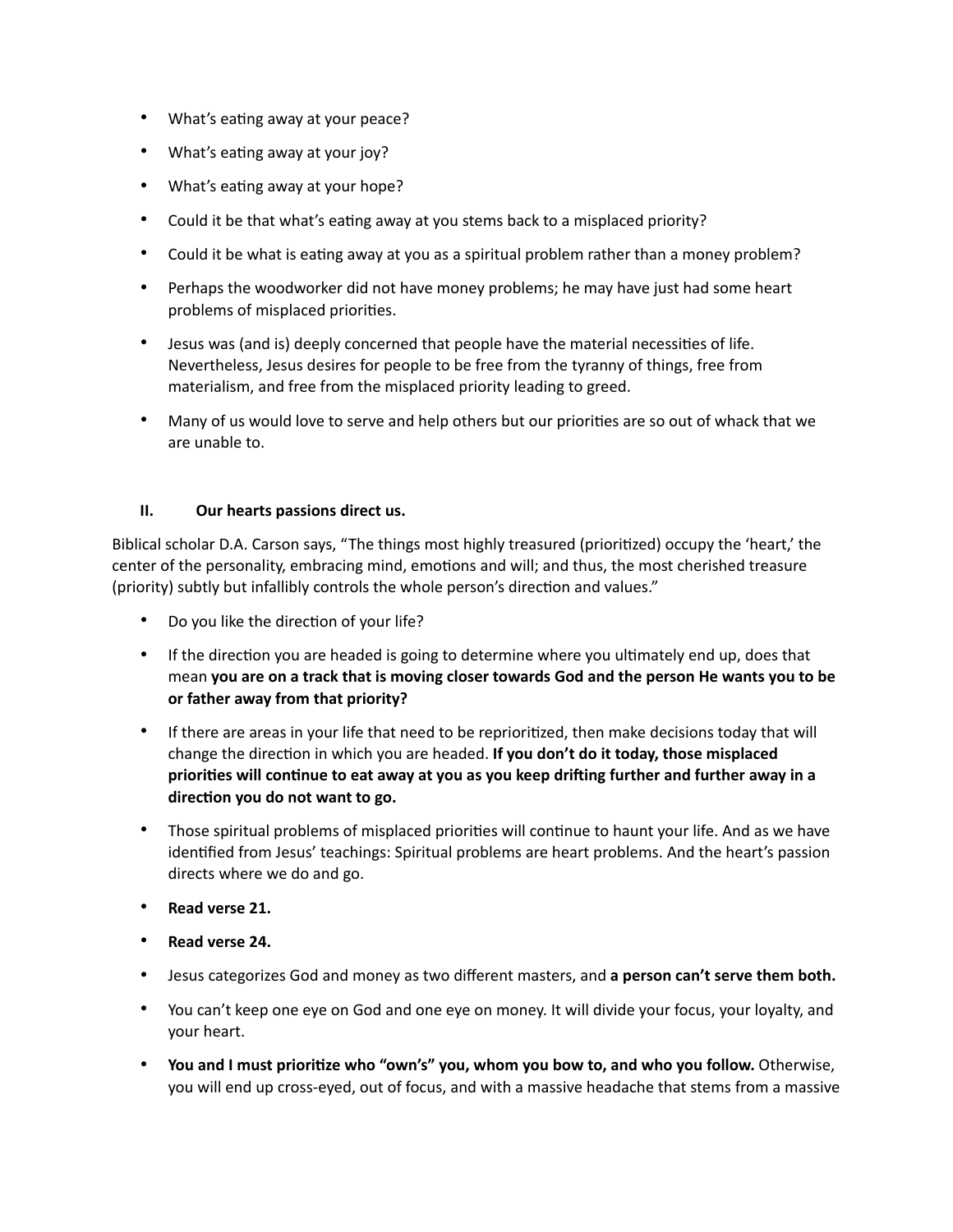heart problem. And that heart problem is a spiritual problem because spiritual problems always are heart problems.

- Perhaps Jesus wants us all to consider:
- What is your priority?
- Who is your priority?
- Where are your eyes focused?
- It's interesting to notice that in **verses 22-23** of this passage from **Matthew 6,** Jesus says something about our eyes. He says, *"The lamp of the body is the eye. If therefore your eye is good, your whole body will be full of light. But if your eye is bad, your whole body will be full of darkness. If therefore the light that is in you is darkness, how great is that darkness."*
- Some biblical scholars make the point that the eye of a person investigates the heart of that person.
- Some suggest the eye can be the equivalent to the heart. The "healthy eye" or "good eye" Jesus mentions in those verses stems back to a definition concerning generosity. The "unhealthy eye" or "bad eye" or the "evil eye" as some refer to it that Jesus mentions stems back to a definition concerning living life in a stingy, miserly, and greedy manner.
- It's the difference between living open-handed and freely, knowing that everything you have comes from your Father in heaven versus living close-fisted trying to hold on to everything you can get your hands on for fear of losing any of it.
- This is how the woodworker in the video was living, close-fisted with unhealthy eyes and misplaced priorities. His eyes were on the money rather than the Messiah.
- What would it be like to be found like the Jews in **Exodus 35-36?** Forever they will be known for their faithfulness to God, and how they made God their number 1 priority. (Talk about it if there is time left)

# **Conclusion**

# Know this:

 You are a priority to God. You are not a coincidence, an after-thought, a surprise, a mistake, a nuisance, or just another mouth to feed. You were made on purpose for a purpose for such a time as this.

How can we respond to being a priority of the God who says the following through the sending of His one and only Son, Jesus?

God says… "I love you! I created you! I have plans for you! I love you from the inside out! And to show how much I love you; I chose to go all the way to the cross to die in your place that you might know that you are a priority to Me."

We can respond to that by **living lives that prioritize showing and telling** God that we love Him too! And we choose to set our eyes and our hearts on Him.